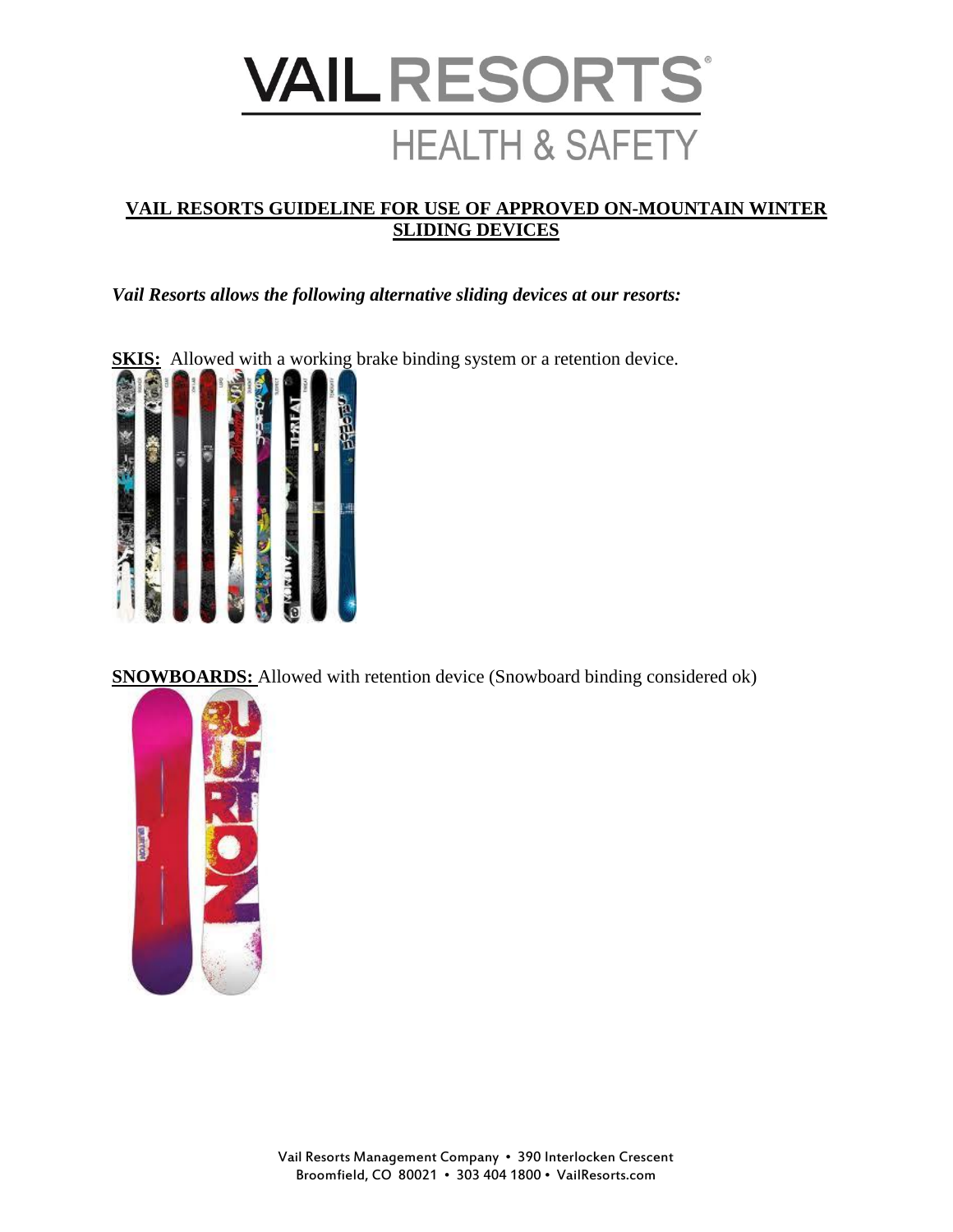

**TELEMARK SKIS:** Allowed with a retention device or a working brake system. (Please be aware of releasable telemark bindings as they typically do not have a retention device.)



**MONOSKIS:** Allowed with a working brake system or a retention device.



**SNOWBLADES (Figgles):** Allowed with retention device.

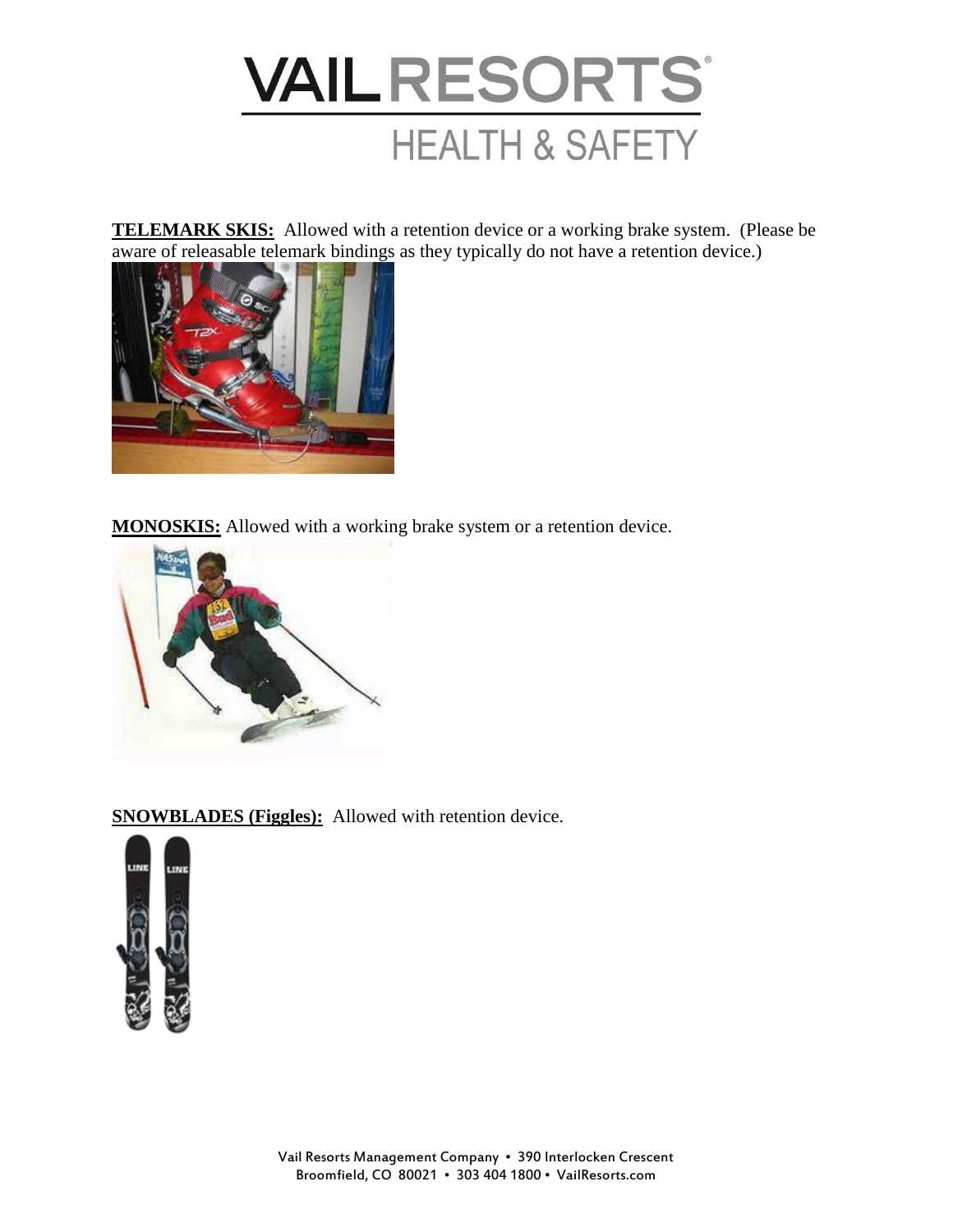

**SKIBIKES/SNOBIKES:** Allowed under following parameters:



- Bike must have no more than two (2) skis.
- Must have metal edges on skis.
- Must have seat.
- Only one (1) rider per bike.
- Must be designed to load lift without slowing or stopping.
- Must be loaded within envelope of chair; bike counts as rider on chair lift.
- No homemade bikes.
- NOT allowed in Terrain Parks
- MUST wear leash at all times (on lift & on slope)
- May be restricted in certain areas and lifts for safety concerns.

**SNOWDECKS:** Allowed, but must have metal edges and a leash.

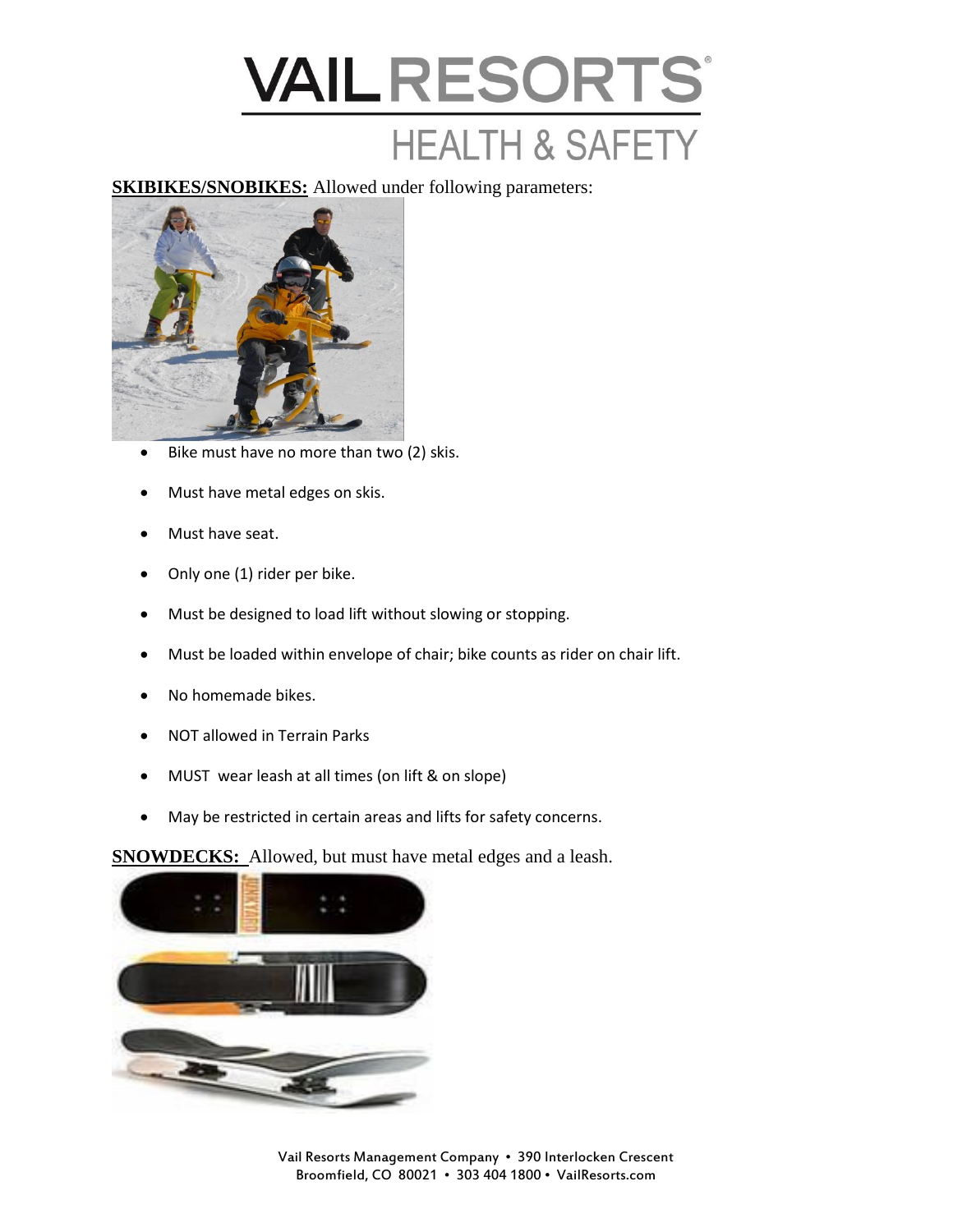

**SNOWSHOES**: Allowed on designated lifts.



**ADAPTIVE DEVICES:** should have metal edges with a retention device or designed in such a way that the device stops if disengaged by the user. All adaptive devices must be able to be safely loaded and unloaded from passenger tramways.

*Below are a few examples of what Vail Resorts does NOT allow for alternative sliding devices at our resorts which includes but not limited to the following devices:*



## **SNOWSKATES:** NOT Allowed

## **SKI TRIKES**

• NOT allowed : neither sit down nor stand up versions (too wide of a foot print to load/unload chairlifts safely)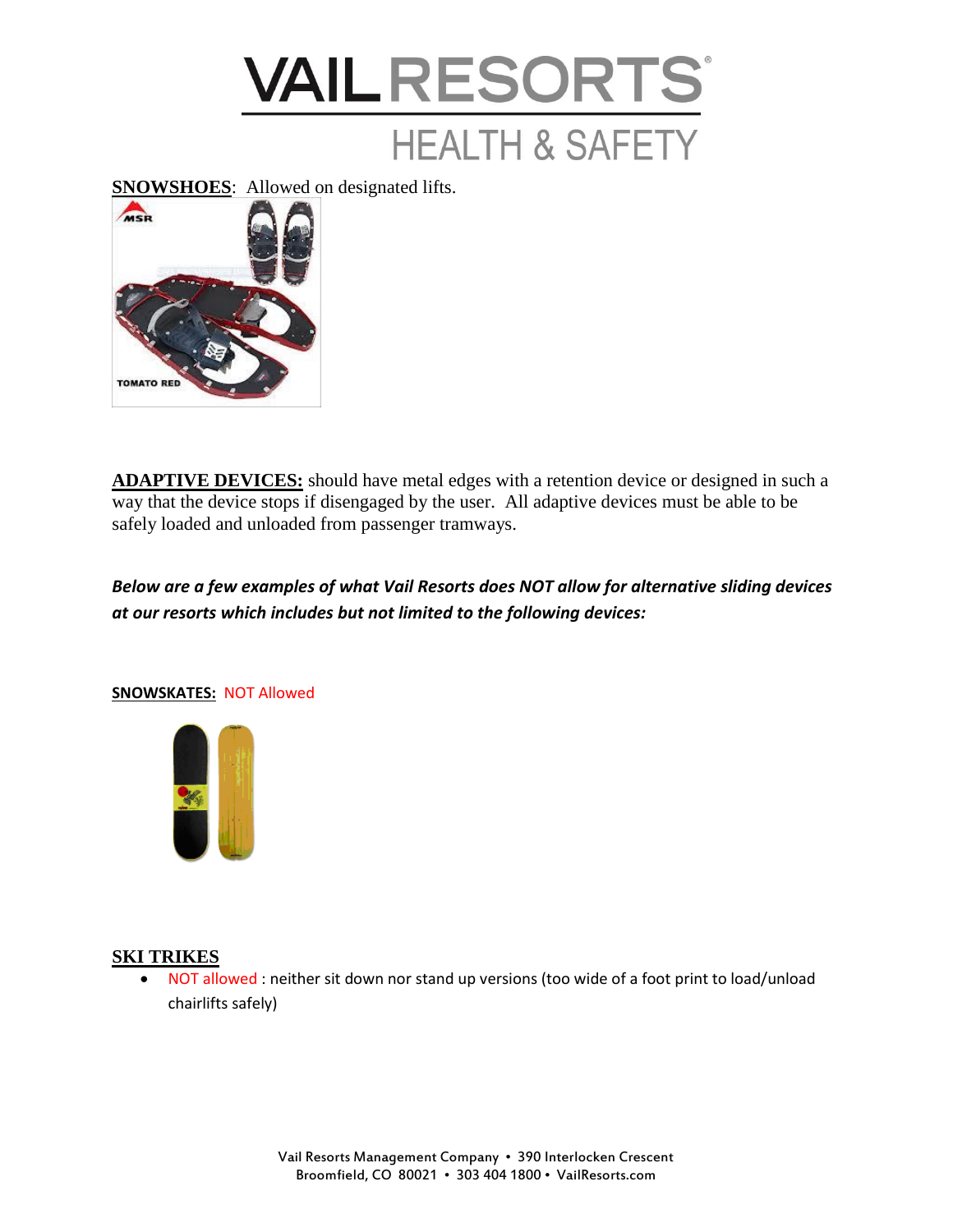

**SNOWBIKES (bicycle conversion):** NOT Allowed (bikes not allowed to have gears/chain/wheels/tires or crank assembly



**PLASTIC SNOWBOARDS: NOT Allowed (plastic snowboards that do not have metal edges)** 

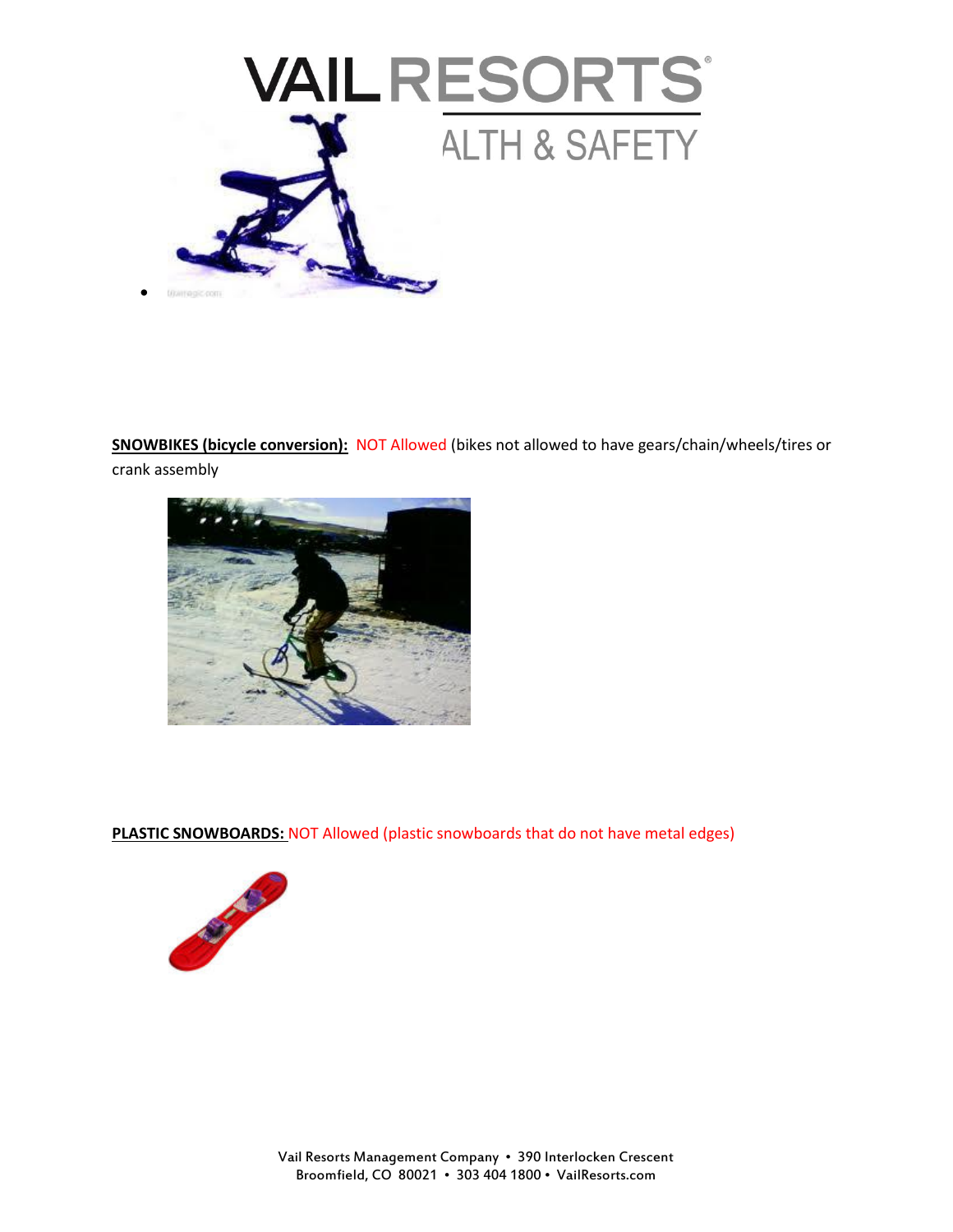



**SNOWSCOOTERS:** NOT Allowed



**TOBOGGANS/TUBES:** NOT Allowed (except in designated venues, i.e. Adventure Ridge, Point, etc.)